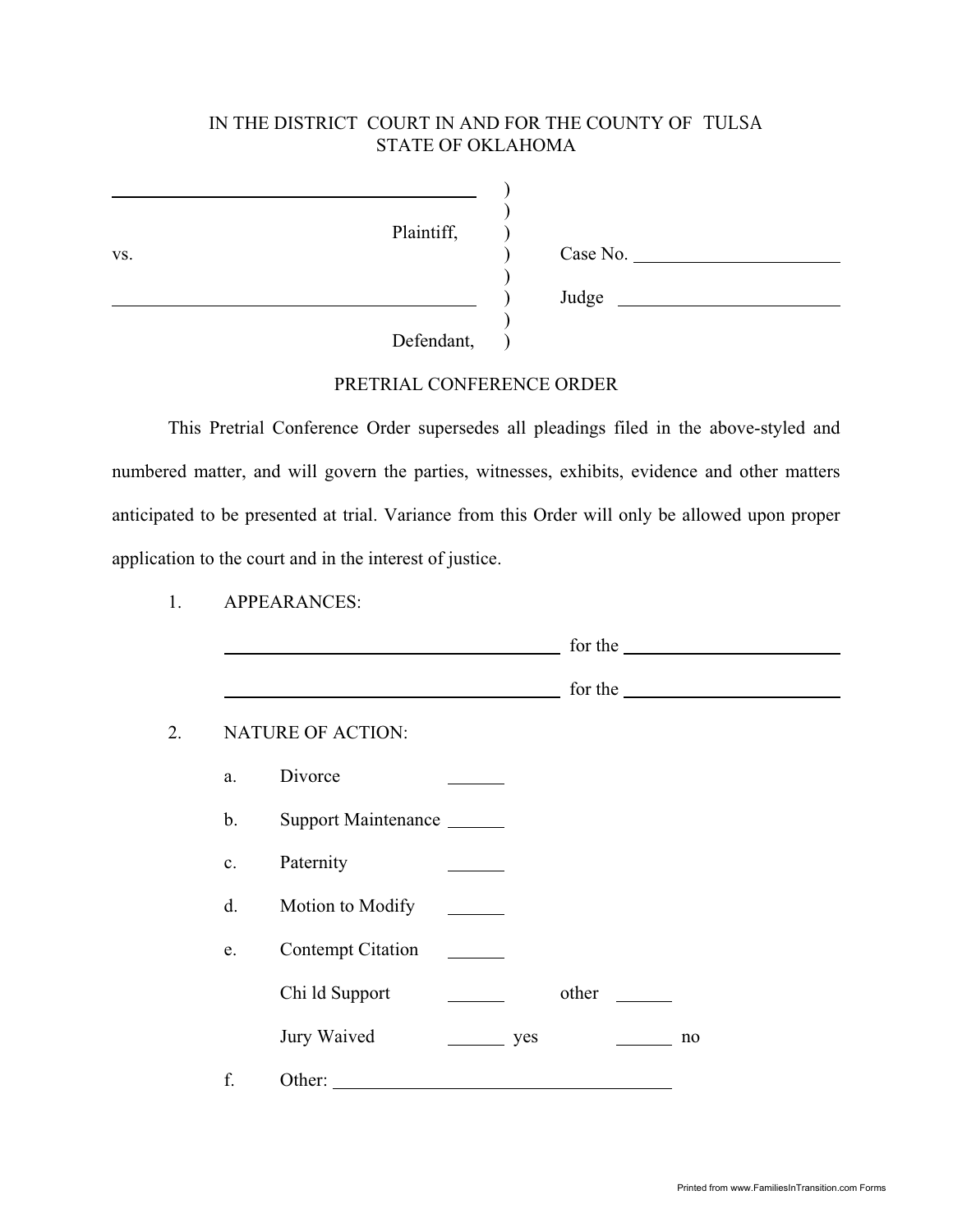|    | g.                                                                                                                                                 |                                                                        |  |    |
|----|----------------------------------------------------------------------------------------------------------------------------------------------------|------------------------------------------------------------------------|--|----|
|    | h.                                                                                                                                                 | Other:                                                                 |  |    |
| 3. |                                                                                                                                                    | <b>STATEMENT OF FACTS:</b>                                             |  |    |
|    |                                                                                                                                                    |                                                                        |  |    |
|    |                                                                                                                                                    | Date Petition/Motion filed:                                            |  |    |
|    |                                                                                                                                                    | Grounds:<br><u> 1980 - Johann Barnett, fransk politik (d. 1980)</u>    |  |    |
|    |                                                                                                                                                    | Date Counterclaim/response filed:                                      |  |    |
|    |                                                                                                                                                    |                                                                        |  | No |
|    |                                                                                                                                                    |                                                                        |  |    |
|    |                                                                                                                                                    | Children: <u>_______________________________</u> Age __________ D.O.B. |  |    |
|    |                                                                                                                                                    |                                                                        |  |    |
|    |                                                                                                                                                    |                                                                        |  |    |
|    |                                                                                                                                                    | Children: <u>Age</u> D.O.B.                                            |  |    |
| 4. | PROVISIONS OF CURRENT ORDERIDECREE:                                                                                                                |                                                                        |  |    |
|    | a.                                                                                                                                                 |                                                                        |  |    |
|    | $\mathbf{b}$ .                                                                                                                                     | Possession of Personal Property New York Changes and September 2014    |  |    |
|    | Custody<br>$\mathbf{c}$ .<br><u> 1980 - Johann Stoff, deutscher Stoffen und der Stoffen und der Stoffen und der Stoffen und der Stoffen und de</u> |                                                                        |  |    |
|    | d.                                                                                                                                                 |                                                                        |  |    |
|    | e.                                                                                                                                                 |                                                                        |  |    |
|    | f.                                                                                                                                                 |                                                                        |  |    |
|    | g.                                                                                                                                                 |                                                                        |  |    |
|    | h.                                                                                                                                                 |                                                                        |  |    |
|    |                                                                                                                                                    |                                                                        |  |    |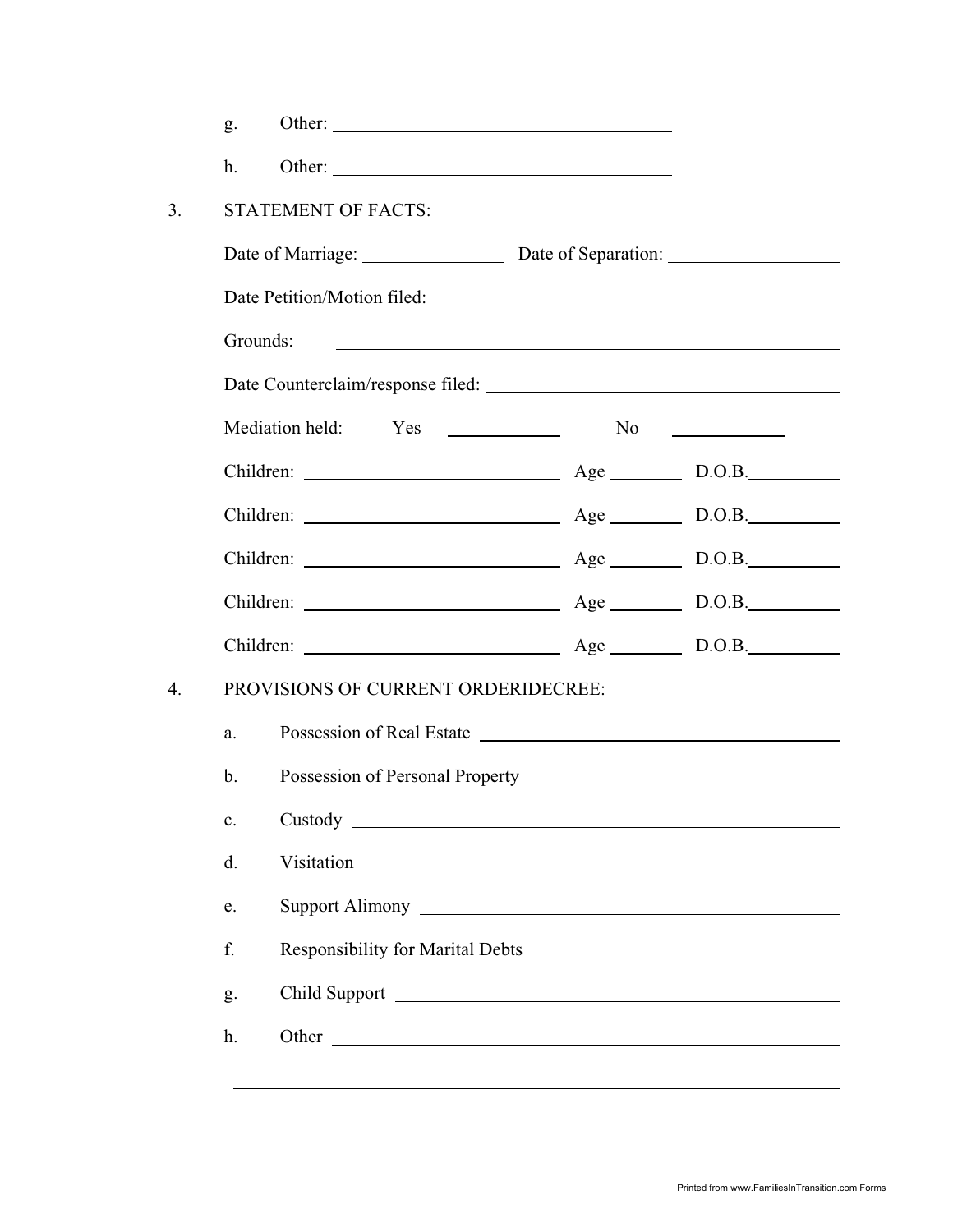## 5. ISSUES TO BE LITIGATED:

| a.             |  |
|----------------|--|
| $\mathbf b$ .  |  |
| $\mathbf{c}$ . |  |
| d.             |  |
| e.             |  |
| f.             |  |
| g.             |  |
| h.             |  |
| i.             |  |
| j.             |  |
| k.             |  |
| 1.             |  |
|                |  |
| m.             |  |
| n.             |  |
| 0.             |  |
| p.             |  |
| q.             |  |
| r.             |  |
| S.             |  |
| t.             |  |
| u.             |  |
|                |  |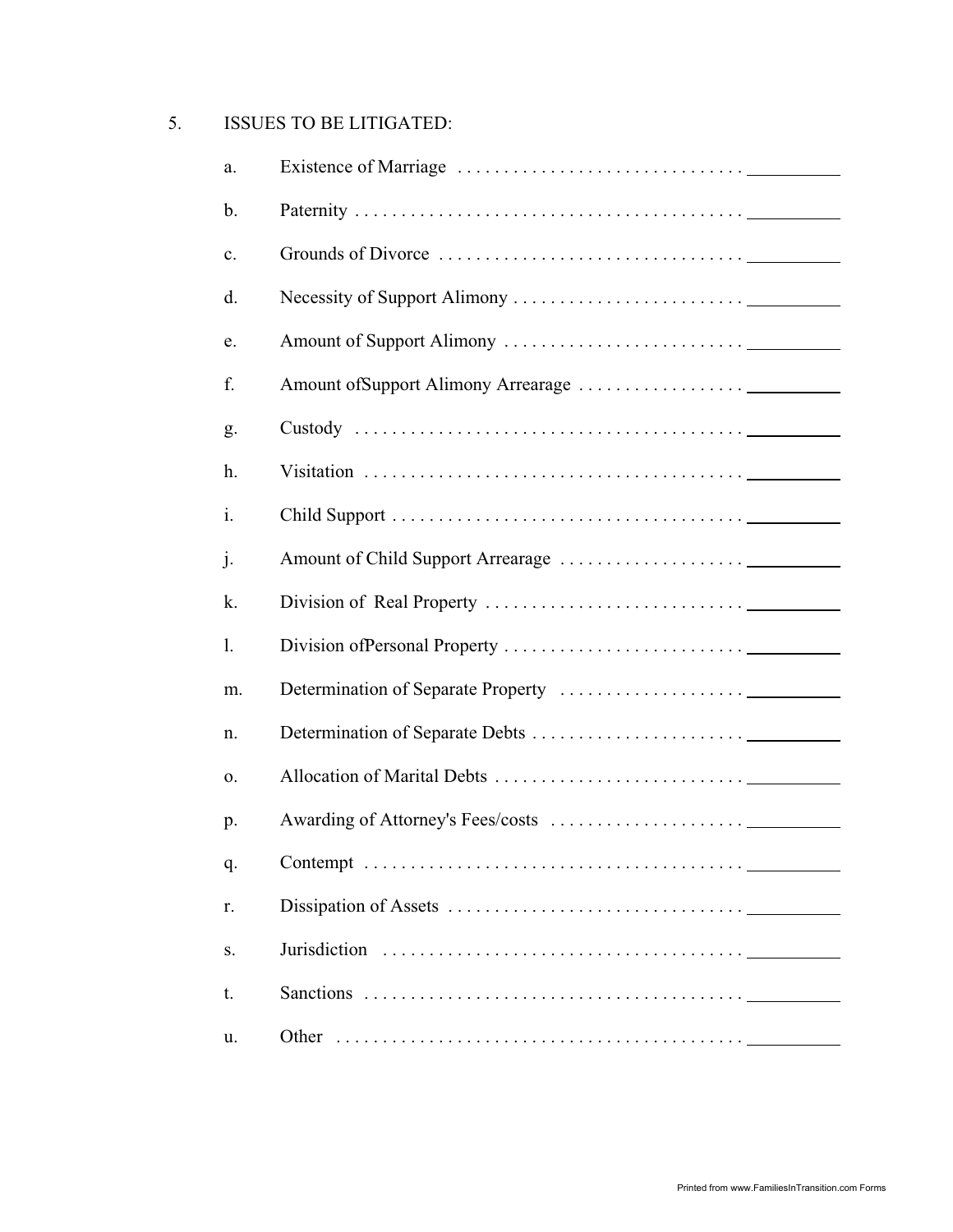6. DISCOVERY:

| Complete?              | yes             | no      |                       |
|------------------------|-----------------|---------|-----------------------|
|                        |                 |         |                       |
| PLAINTIFF'S WITNESSES: |                 |         |                       |
| Name                   |                 | Address | Proposed Testimony    |
|                        |                 |         |                       |
|                        |                 |         |                       |
|                        |                 |         |                       |
|                        |                 |         |                       |
| PLAINTIFF'S EXHIBITS:  |                 |         |                       |
| Number                 | Title Objection |         | Authority Relied Upon |
|                        |                 |         |                       |
|                        |                 |         |                       |
|                        |                 |         |                       |
|                        |                 |         |                       |
|                        |                 |         |                       |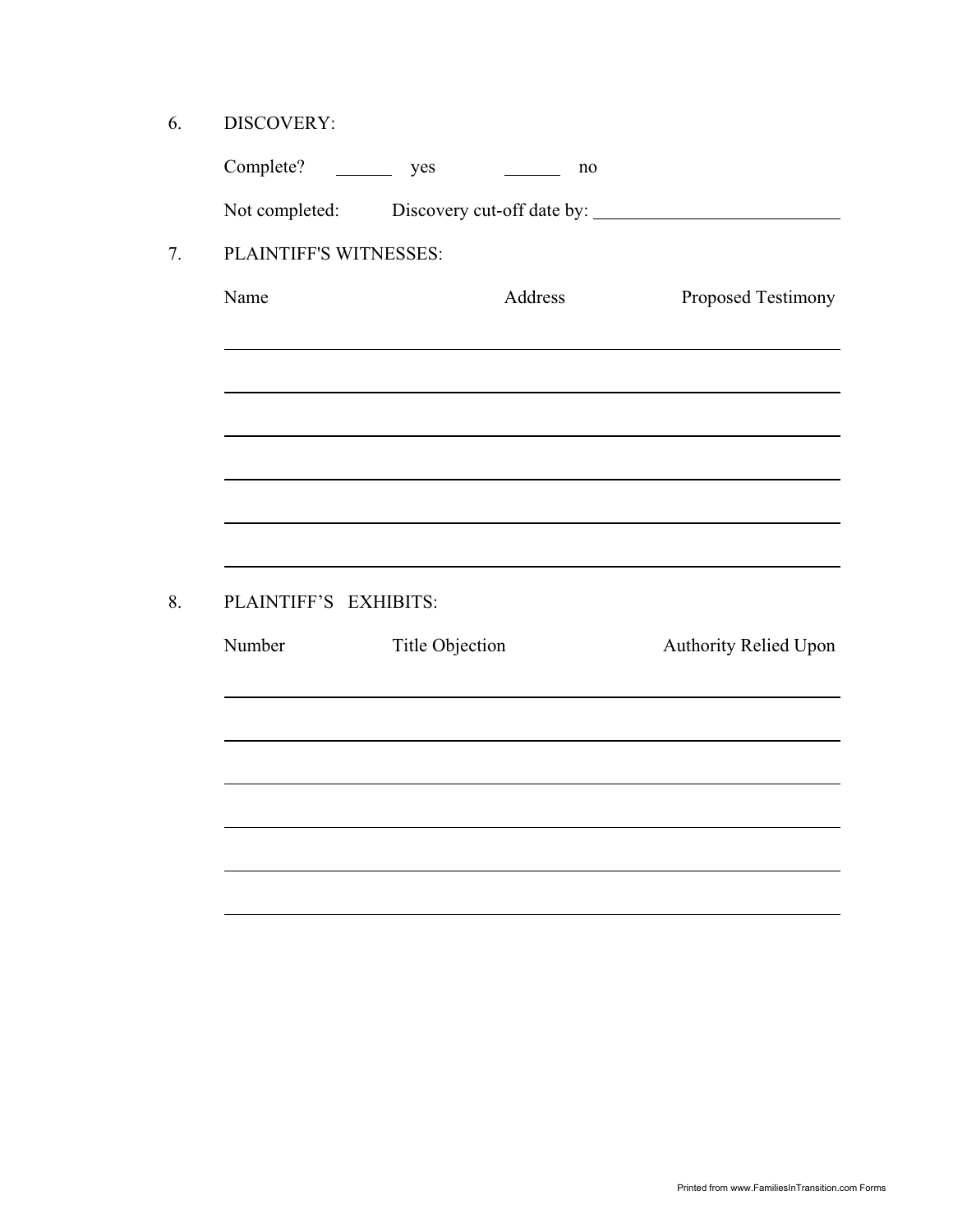9. DEFENDANT'S WITNESSES:

| Name                  |                 | Address | Proposed Testimony                                                               |
|-----------------------|-----------------|---------|----------------------------------------------------------------------------------|
|                       |                 |         | ,我们也不会有一个人的人,我们也不会有一个人的人,我们也不会有一个人的人。""我们,我们也不会有一个人的人,我们也不会有一个人的人。""我们,我们也不会有一个人 |
|                       |                 |         |                                                                                  |
|                       |                 |         |                                                                                  |
|                       |                 |         |                                                                                  |
| DEFENDANT'S EXHIBITS: |                 |         |                                                                                  |
| Number                | Title Objection |         | Authority Relied Upon                                                            |
|                       |                 |         |                                                                                  |
|                       |                 |         |                                                                                  |
|                       |                 |         |                                                                                  |
|                       |                 |         |                                                                                  |
|                       |                 |         |                                                                                  |
| ALLOTTED TRIAL TIME:  |                 |         |                                                                                  |
| STIPULATIONS:         |                 |         |                                                                                  |
|                       |                 |         |                                                                                  |
|                       |                 |         |                                                                                  |
|                       |                 |         |                                                                                  |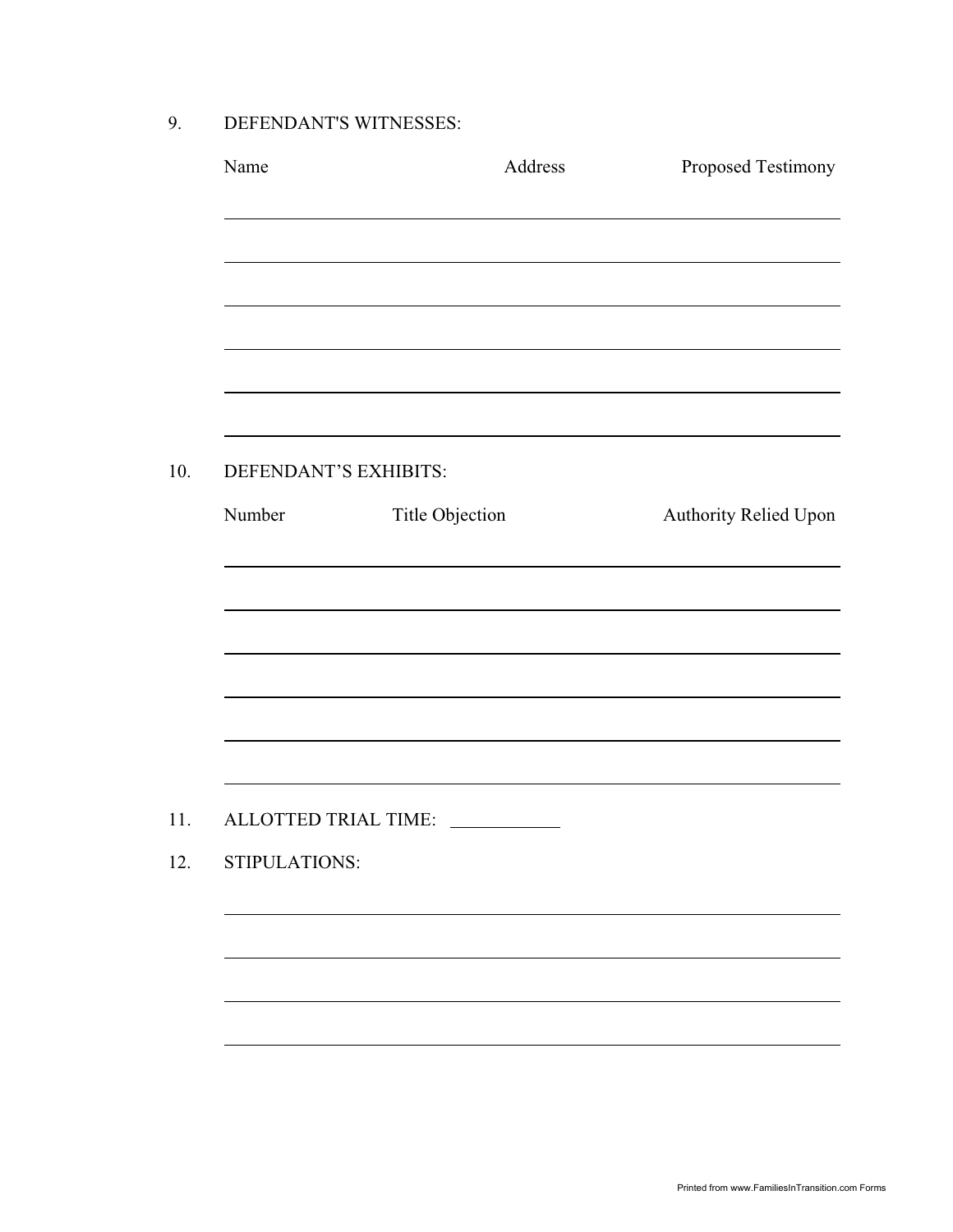| 13. | <b>MISCELLANEOUS:</b> |
|-----|-----------------------|
|     |                       |

|     | Trial Briefs Yes<br>$\sim$ No $\sim$ Date due:<br>a.                                                  |
|-----|-------------------------------------------------------------------------------------------------------|
|     | Issues to be briefed:<br>b.                                                                           |
|     |                                                                                                       |
|     | Proposed findings of Fact & Conclusions of Law, Date due:<br>$\mathbf{c}$ .                           |
|     | d.<br>Other:                                                                                          |
|     |                                                                                                       |
| 14. | Have Parties Exchanged Written Settlement Offers?                                                     |
|     | $\frac{1}{\sqrt{1-\frac{1}{2}}}\sqrt{1-\frac{1}{2}}$<br>Yes                                           |
|     | If not, final written settlement offers to be exchanged by:                                           |
| 15. | Have Parties Exchanged Exhibit and Witness Lists?                                                     |
|     | $\sim$ No $\sim$<br>Yes                                                                               |
|     | If not, final exhibit and witness lists to be exchanged by: ____________________                      |
|     | The Plaintiff has presented a written settlement offer to the Defendant with no                       |
|     | response.                                                                                             |
| 16. |                                                                                                       |
| 17. |                                                                                                       |
| 18. |                                                                                                       |
| 19. | This Court specifically determines that this Pretrial Conference Order is a necessary                 |
|     | deviation from the form set forth in Rule 5 of the Rules of the District Courts due to the particular |
|     |                                                                                                       |

requirements of domestic litigation.